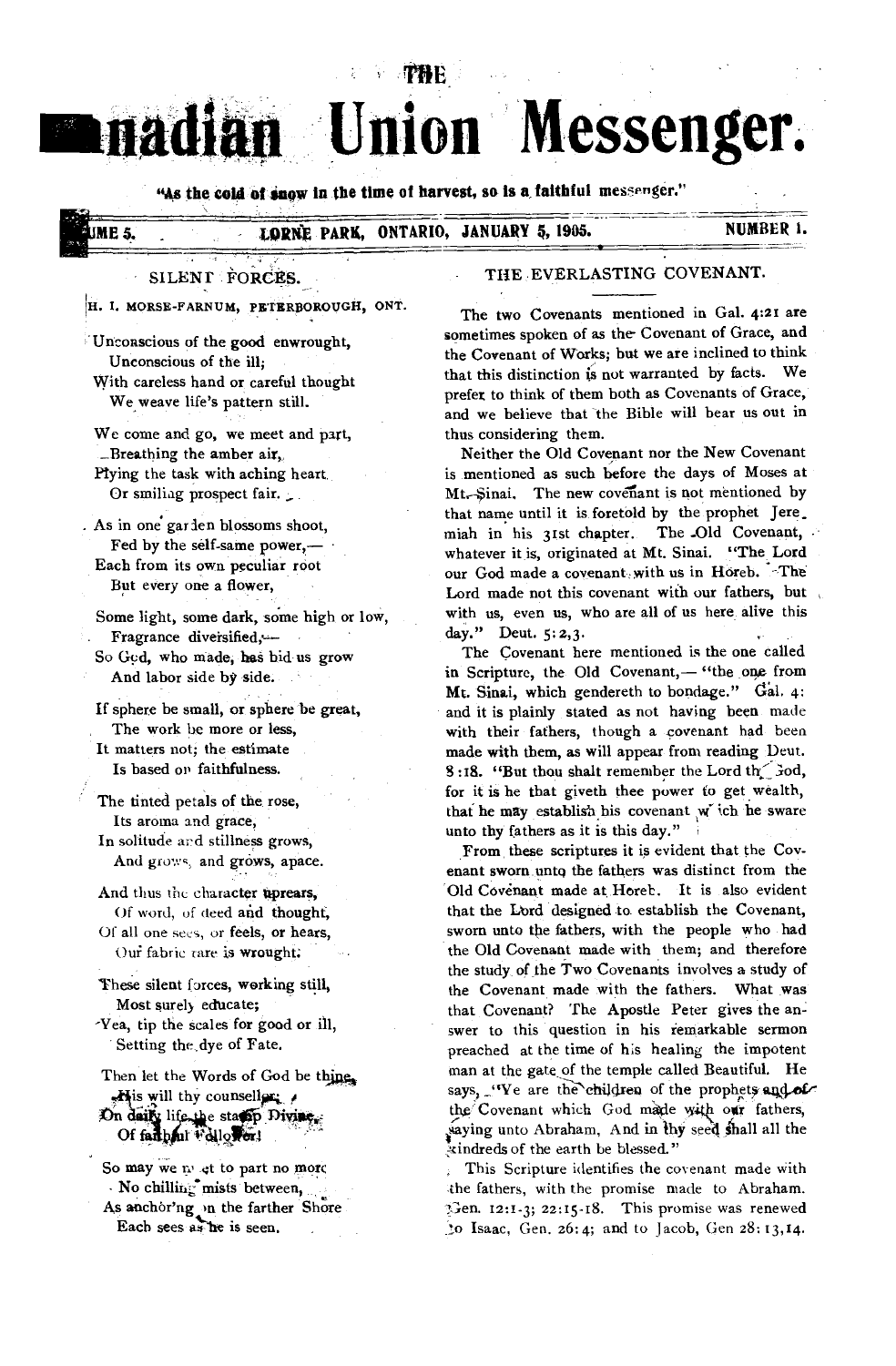See<sub>,also</sub> Ps, 105: 8-15. This thought is confirmed **by the testimonies of the. New Testament .Scripture, where the Covenant made with Abraham, and the**  promise made to him, are used interchangeably, and spoken of as identical. "And this I say, that the covenant, that was confirmed before of God in Christ, **the law, which .was four hundred and thirty years after, cannot disannul, that it should make the promise of none effect. For if the inheritance** *be* **of the law, it is no more of promise: but God gave it to Abraham by promise." Gal. 3: 17, 18.** 

**In addition to the fact that the Covenant and the**  promise are identical, we wish to notice another **point. The statement is made in verse fifteen that "though it be but a man's covenant, yet if it he confirmed," it cannot be added to, nor disannulled by**  anything that any other man can do after the confirmation. The force of the statement is in the con**trast between a man's covenant, and God's covenant. It may be stated in this way: If a man's covenant is so unalterable after it is once confirmed, how much more so is God's covenant after it has been confirmed.** 

 $\hat{\mu}$ t was God's covenant confirmed?=Read verse **e"And this I.say that the covenant that-was conr\_died before of God in Christ, the law, which Was four hundred and thirty years after, cannot disannul**  that it should make the promise of none effect." The object of this statement, in addition to showing that the covenant or promise, was confirmed, is to show that the covenant was in nowise affected by the courage, and received rich blessings from the meet**entrance, or addition, of the law, four hundred and ings. Some besetting sins were overcome. Brother thirty years after. That which was promised, the Elem wee ordained elder, and Brother Williams'**  inheritance, and of course everything that is implied **ideacon**. **in that term, is to be secured by the promise, or coy- The closing part of the week was spent with St,**  "even though it be but a man's covenant"; but this . any. This is as it should be. is God's covenant, and it "was confirmed before of  $\frac{1}{100}$  The offering here was more than double that of **Cod** in Christ.<sup>R</sup>

This point should be well<sup>\*</sup>considered; especially form-this place I joined Elder Burrill at Selton.<br> **Those** who imagine that the people to whom the by those who imagine that the people to whom the law was given, sustain any different relation to the **plan of salvation, than do those who lived before the giving of the law, or those who have lived since the days of Christ. One of the greatest evils that**  has afflicted the Christian church is the doctrine of **jestiftcatinn works -Thotigh perhaps repudiating the idea' that/rieght5iusness** is attained by **the law,**  at the present time, yet it is supposed that a certain **class of people, the** Jews, from the giving of the law on **Mt. Sinai until the time of Christ, attained**  to righteousness by **the law, but that since the time**  of **Christ, righteousness has been attained by faith; and when** one preaches that the law must witness to'

**.the righteousness which is attained by faith, ise is at**  once branded as a "law preacher," and accused of teaching justification by works.

**It seems to be utterly impossible for such to com** prehend that one can plead for the perpetuits and **binding obligation of the law without teaching that righteousness comes by the law, Because one preaches that in order to** *be* **a Christian his life must he in perfect conformity to the law, itdoes not necessarily follow that he** *became* **a Christian by his obedienceto the law, nor that he teaches.any such doctrine.** 

*To be continued.* 

### WEEK **OF PRAYER.**

Another "week of prayer" has come and gone. **A few more such seasons and the last one will have come, and the faithful ones. will be gathered home. .** 

**It was my privilege to meet with the companies at Woodstock, Onida, and St. Thomas during the week of prayer. I was at Woodstock during the first part of the week. The meetings were held at the homes of the members of the church. All were present at each meeting and were of good courage. Blessings and strength seemed to be imparted to each as the meetings progresied.** 

**Through a misunderstanding I did not get to Meet with the company'at Ingersoll.** 

At Onida the meetings were held similarly to **Woodstock. The Indian brethren were of** good.

enant, and in no other way, notwithstanding the **iThomas church.** Here also, the spirit of the Lord entrance, or addition, of the law four hundred and was working upon the hearts of the people and all **thirty years after; because when a covenant is once were much encouraged. It was the unanimous ex,**  confirmed "no man disannuleth or addeth thereto" <sub>in</sub>pression, that this was the best "week of prayer"? of

 $\overline{a}$  of  $\overline{a}$  .

God in Christ.<sup>R</sup><br>
This point should be well<sup>\*</sup>considered: especially<br> **From this place I joined Elder Burrill** at Selton.

### **QUARTERLY MEETING.**

**The regular time for the next quarterly meeting is Jan. 7 and 8. This will bc. a very important time with our churches, as it is the time\_for the election of officers for the ensuing year, Let all differences.**  be put away, and let the **H**oly Spirit come in. "For **I have given you an example, that ye should do as 1 have done to you. If ye know these things, happy are ye if ye do them." The blessing comes in doing.** 

The officers to he elected at the business meeting **--held. the following Sunday, are elder, deacon, clerk,**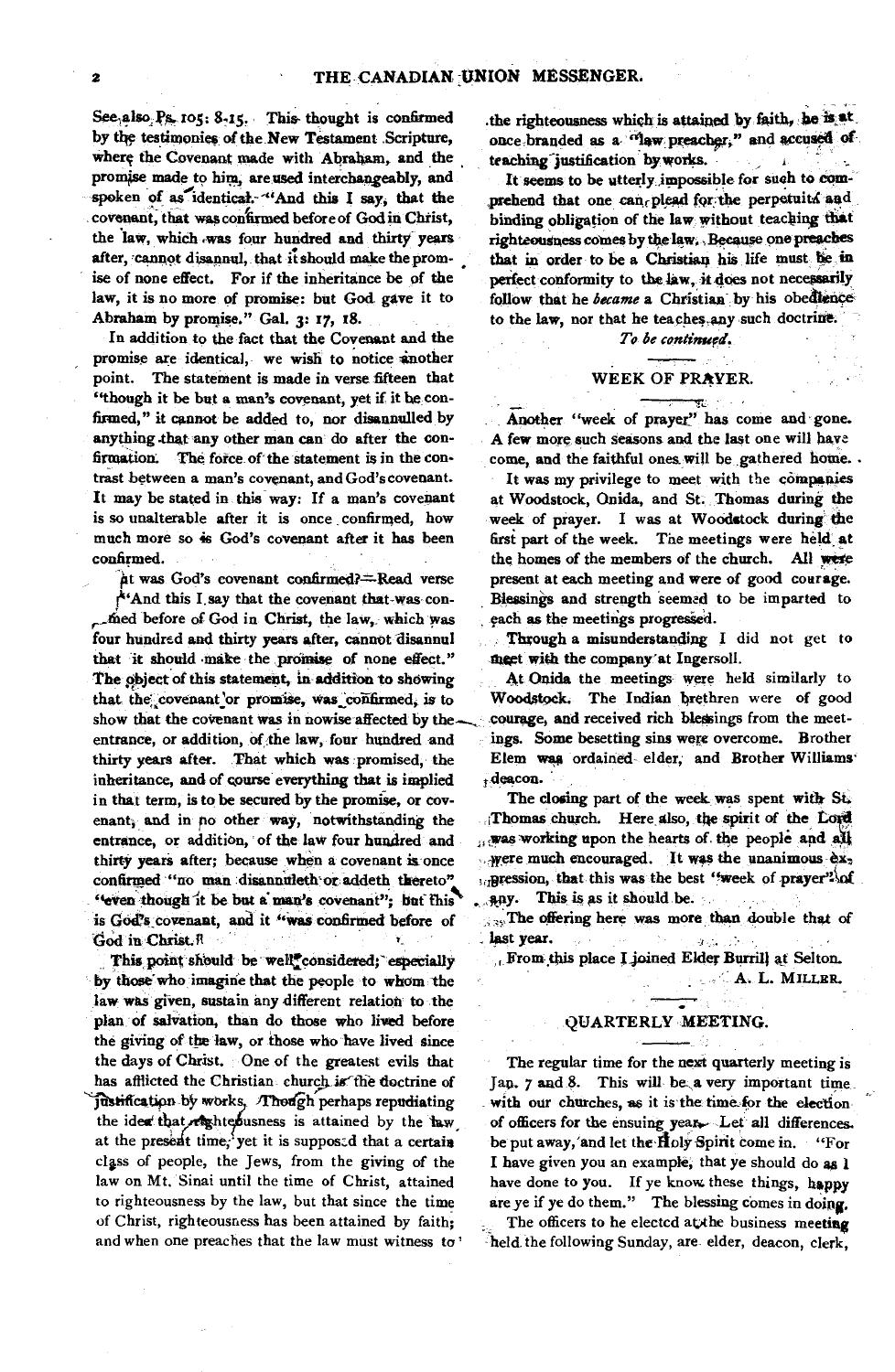**treasurer, and librarian. The duty.or church officers was briefly presented in this paper some months ago.** 

Let none excuse themselves from attending the **quarterly meeting; which includes the business meeting to be held on Sunday; for you will lose a blessing if you are not present.** 

**At the business meeting, clear, itemized reports**  should be rendered by the clerk, the treasurer, and **the librarian, and the finance of the church should be carefully looked into. The question of tithes and**  offerings may be profitably considered. A mission**ary meeting should follow, in which individual reports and experiences can be taken up for the encouragement of all.** 

**In the choosing of officers, let the leader read the third chapter of ist Timothy; and let careful and prayerful consideration be given, electing, as far as**  possible, persons adapted to the different lines of **church work; and then let all take hold unitedly for the advancement of the work of God during the en**suing year. W. H. THURSTON.

#### **ONTARIO.**

#### $\mathcal{E} = \{1, 2, \ldots \}$ **SELTON.**

**We were with this church during the last half of**  the week of prayer and the week following. Elder **Miller spent several days with us too. It had been more than eight years since we had visited them, save on one ftneral occasion. We are sure that the apostolic plan, "Let us go again and visit our brethren in every city where we have preached the word of the Lord, and see how they do", is after God's order. We ought to have done so earlier.** 

**During the latter part of the week of prayer lugs were held twice eachday.** 

**Fully one third of the church have moved to Mich**igan. This is one of the ways in which the Canadian **people are piying the Michigan brethren for sending**  the truth to them. In this case the children went over to school, and they brought back such a good **report that the parents followed: This greatly weak**ened the church; and when a church is enfeebled the **conference feels it. However, some of the young people are planning to return and help build up the work, when they have finished their school courses. The lesson,— we should early provide proper educational advantages for our youth. We are very glad that we have such a good start at Lorne Park Acad**the truth to the concern to school<br>report that the<br>ened the churc<br>conference fee<br>people are pla<br>work, when the lesson,<br>tional advants<br>that we have :<br>emy. The number of the concerning,<br>failed the fillow<br>raised up, and<br>each **emy. The next term promises a largerratteadance**  than the school has yet had.<sup>4</sup>

Elder Howe was with us when this church was **raised up, ancilabored earnestly. We held meetings each evening, but the attendance was mostly our own people.** 

Sister Ida Watt was the only officer left. She has **been faithful, and the Lord is raising up others to help her. At the annual election of church officers** 

**Brother Samuel Abry was elected to lead the** church, **Ida Watt to act as clerk and treasurer, and** Olive **Pangburn as librarian. A new'member has** recently been added to the church. It is likely that one from here will attend the Academy at Lorne Park.

**Their offerings amounted to \$12.85. They** have **also done considerable C. 0. L. work.** 

**Mrs. Burrill came the last Friday, and will remain for a week or two.** 

**There is more work to be done. Others are being deeply impressed by the Holy Spirit. We labored to have the people sense the nearness of the coming**  of the Lord. It seems to me that this great truth **needs o be emphasized in the minds of our people.**  Some do not see enough in the events around them **to make them think that they have need to pay their tithes, or to make offerings to send the message of the Lord's immediate coming, to the regions beyond.** 

# **A. 0. BURRILL.**

### **IROQUOIS, EENYENGEH, AND LYNDEN.**

**It was my privilege to meet with the above named churches during the week of-prayer. The first two are the Indian churches on the Six Nation Reserve. The attendance was not large at either of these churches, but a good interest was manifested by those present. Two meetings were held each day.** 

**Sister Belle Johnson has begun a church school at the Iroquois church, and is doing all she can to keep up the interest. It is hard to tell what the interestreally is, because the school had to be closed by the ..w.erhorities on account of diphtheria. So far, • the** 

**\_.,"."Jendance has not been large, but it is hoped that it will increase.** 

**No church school has yet been started at the Kenyengeh church, on account of their inability to get a -teacher.,** 

**When I arrived at Lynden, just at the beginning of the Sabbath, I found that my coming was rather unexpected. This was because none of them took the MESSENGER. Before I left all had subscribed**  for it, and some for the "good old REVIEW". Beis sides: this they purchased a small amount of other **- literature.** 

**A messenger was sent out on Friday evening to tell the brethren, and we had one meeting that evening. The next day two meetings were held. I think the whole company was present at both of these**  meetings. The reading by Elder Daniels was well received by all. They had been having the readings all the week, and hence were prepared to give a good **offering.** 

**B. B. NOFTSGER.** 

**Eld. W. H. Thurston has moved to Ottawa. His permanent address is 555 McLeod Street, Ottawa, Ont.**